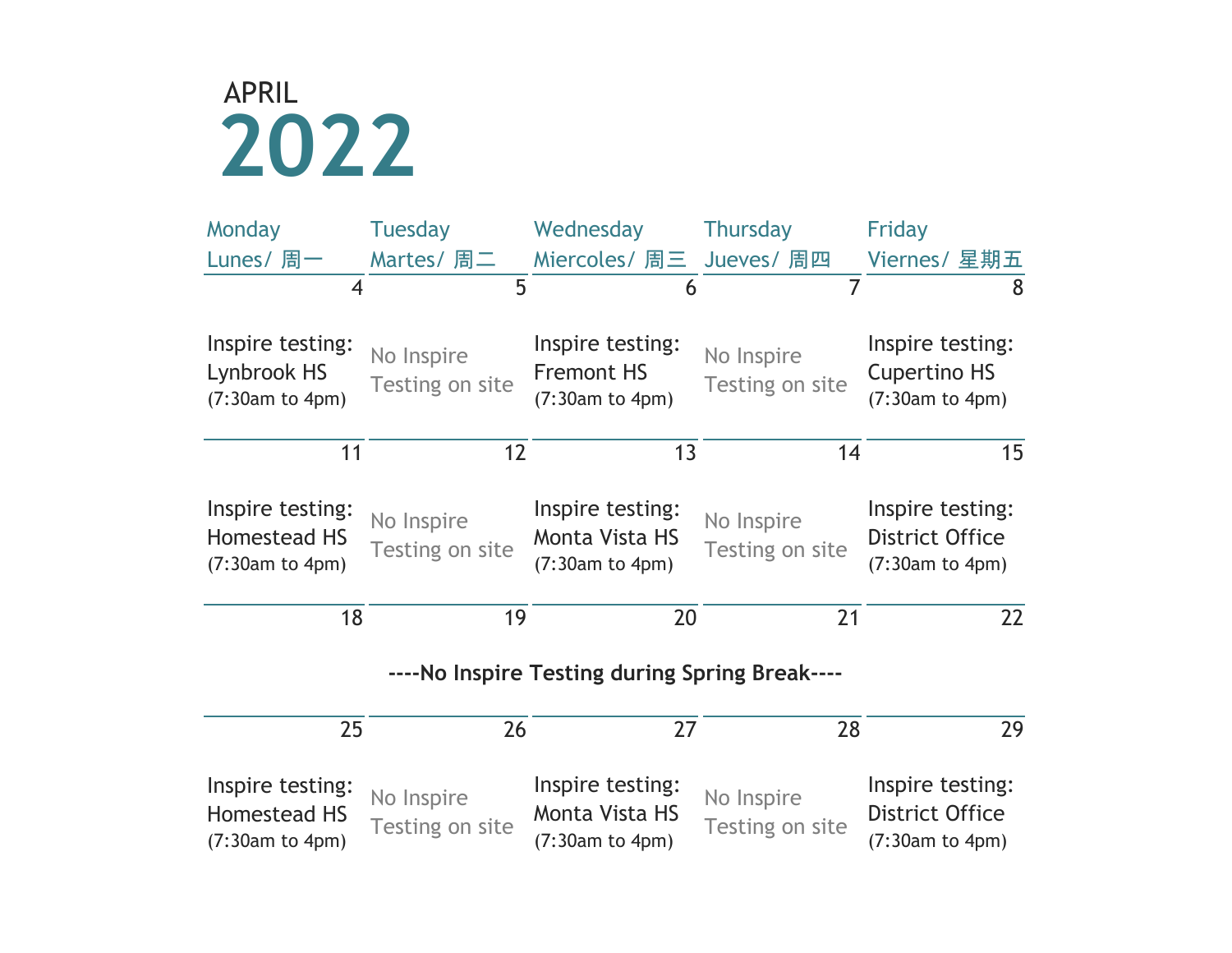## **2022** MAY

| Monday                                                           | <b>Tuesday</b>                | Wednesday                                                    | <b>Thursday</b>               | Friday                                                        |
|------------------------------------------------------------------|-------------------------------|--------------------------------------------------------------|-------------------------------|---------------------------------------------------------------|
| Lunes/ 周一                                                        | Martes/ 周二                    | Miercoles/ 周三                                                | Jueves/ 周四                    | Viernes/ 星期五                                                  |
| $\overline{2}$                                                   | $\overline{3}$                | $\overline{4}$                                               | 5                             | 6                                                             |
| Inspire testing:<br>Lynbrook HS<br>(7:30am to 4pm)               | No Inspire<br>Testing on site | Inspire testing:<br><b>Fremont HS</b><br>(7:30am to 4pm)     | No Inspire<br>Testing on site | Inspire testing:<br><b>Cupertino HS</b><br>(7:30am to 4pm)    |
| 9                                                                | 10                            | 11                                                           | 12                            | 13                                                            |
| Inspire testing:<br>Homestead HS<br>(7:30am to 4pm)              | No Inspire<br>Testing on site | Inspire testing:<br><b>Monta Vista HS</b><br>(7:30am to 4pm) | No Inspire<br>Testing on site | Inspire testing:<br><b>District Office</b><br>(7:30am to 4pm) |
| 16                                                               | 17                            | 18                                                           | 19                            | 20                                                            |
| Inspire testing:<br>Lynbrook HS<br>(7:30am to 4pm)               | No Inspire<br>Testing on site | Inspire testing:<br><b>Fremont HS</b><br>(7:30am to 4pm)     | No Inspire<br>Testing on site | Inspire testing:<br><b>Cupertino HS</b><br>(7:30am to 4pm)    |
| 23                                                               | 24                            | 25                                                           | 26                            | 27                                                            |
| Inspire testing:<br>Homestead HS<br>(7:30am to 4pm)              | No Inspire<br>Testing on site | Inspire testing:<br><b>Monta Vista HS</b><br>(7:30am to 4pm) | No Inspire<br>Testing on site | Inspire testing:<br><b>District Office</b><br>(7:30am to 4pm) |
| 30                                                               | 31                            |                                                              |                               |                                                               |
| <b>Memorial Day</b><br>Holiday - No<br><b>Inspire Testing on</b> | No Inspire<br>Testing on site |                                                              |                               |                                                               |